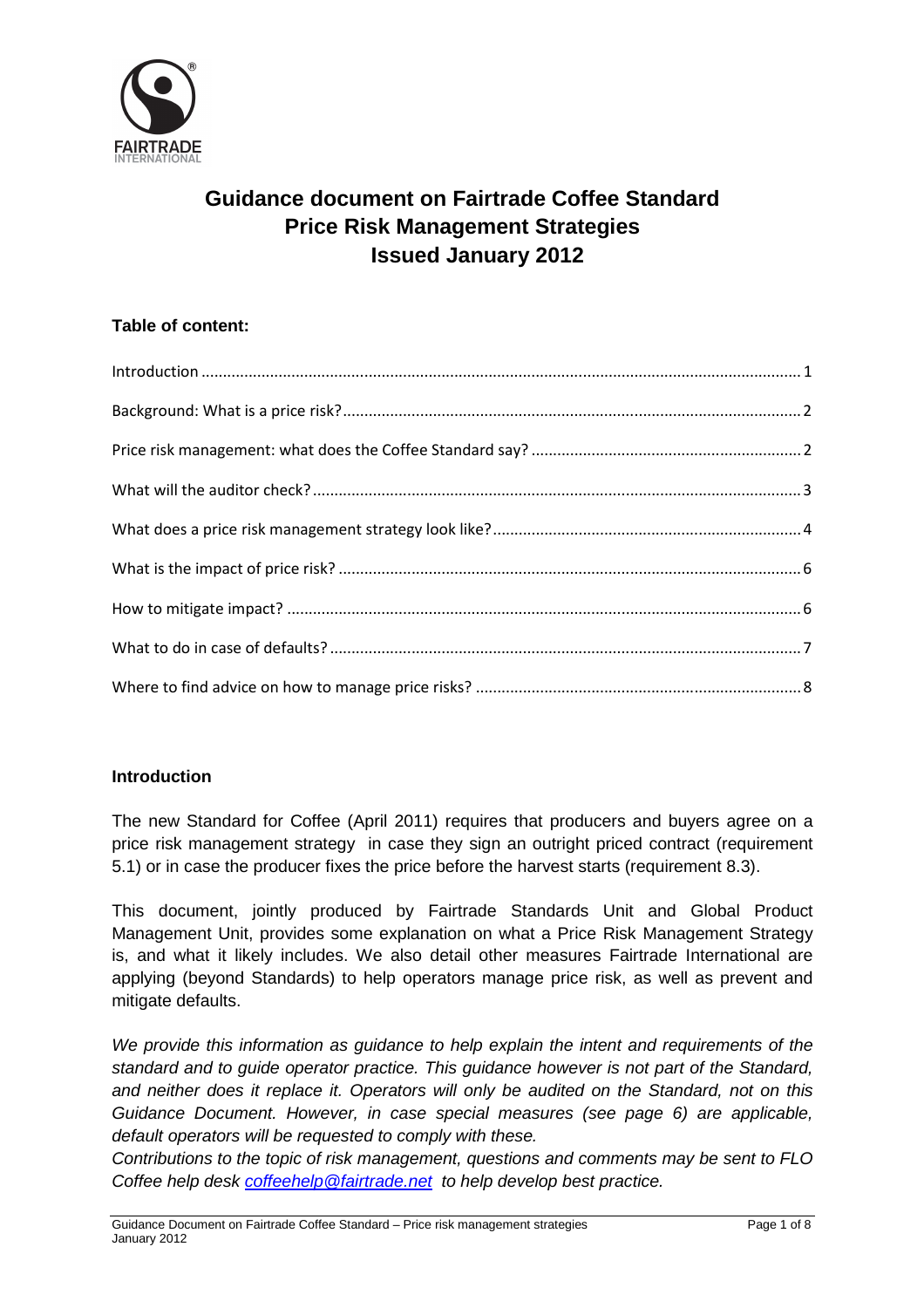

# **Background: What is a price risk?**

In 2010-2011, NY C coffee prices rose from 150 to almost 300 USD cts / lb. This created severe disruption in the coffee market. Price volatility causes uncertainty and makes coffee trading very unpredictable. Fairtrade and other coffee supply chains are affected by this with significant potential for margin loss at both ends of the supply chain.

Every business has risks. Here we concentrate on the commercial risks (price) encountered by producer organisations (PO) selling Fairtrade coffee. Price risk management is about explicit tools and strategies designed and used by a PO to keep the commercial risks within reasonable limits, i.e. without putting the operations and survival of the organisation in danger.

Even if the PO is producer owned, at the moment of procuring coffee, the producers act as suppliers and their organisation as a buyer, so there is a commercial risk involved. This commercial risk exists at each stage in the supply chain, which can be short (producer – PO) or extensive: producer – primary level organisation – secondary level organisation – (private) exporter. The Fairtrade system for coffee is designed up to the level of exports and the Fairtrade price defined at the FOB level, after which the importer in the consuming country takes over the risk. The risk for the PO is essentially the difference in price and dynamics between the local market, where they purchase the coffee, and the international market, where they sell.

In summary the risk can be defined as follows:

- The PO buys the coffee, has it on stock and sells later. If the market drops it loses. This is called being long.
- The PO sells the coffee forward. If the market rises when it buys the coffee, it loses. This is called being short.

 Coffee is often sold forward at a differential. A differential is the difference between the futures market (LIFFE London for Robusta, ICE New York for Arabica) and a particular grade or type of coffee.

The futures price can be hedged (price fluctuation for physicals offset by futures market), the differential cannot.

#### **Price risk management: what does the Coffee Standard say?**

The Coffee Standard has been revised, with the aim to reduce the price risk for producers, discourage speculation on both sides, and thereby reduce the risk of defaulting. Thus, the new standard: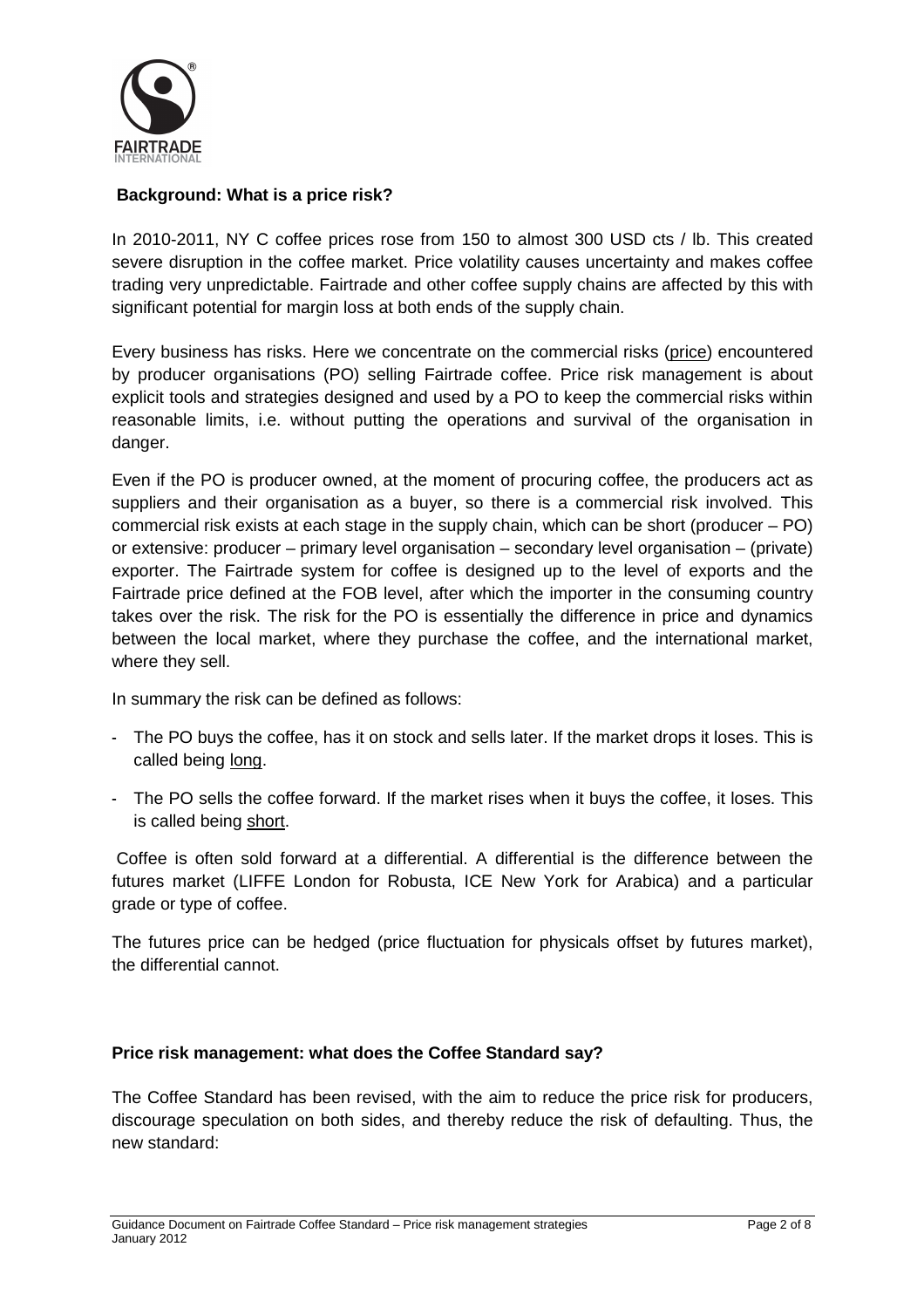

- defines open contracts as the general rule:

This allows PO to fix the price of the contract at the moment that the members deliver the coffee, thus avoiding the risk of price fluctuations between buying and selling.

- allows outright priced contracts only in certain cases<sup>1</sup>:

 This recognises that in certain cases, outright priced contracts make sense, but the standard limits the scope of these cases

- requires that a risk management strategy is put in place in case of outright priced contracts: This is to encourage PO and traders to be well informed about the risk they are taking, and to clearly identify and agree on ways to manage that risk.

- requires buyer's approval for fixing prices before harvest, and require a risk management strategy in place:

 This is to avoid that prices be set too early in the season, so as to reduce the price risk.

- limits fixed prices to one crop period:

 This is to avoid that prices are fixed for too long a period, which would increase the price risk.

# **What will the auditor check?**

FLO-CERT auditors will check that all standards mentioned above are complied with.

Where it is stipulated that a risk management strategy needs to be in place<sup>2</sup>, it is not up to the auditor to assess the content of the strategy and determine whether it is adequate or not, since the appropriate risk management strategy depends on each particular situation. The auditor will however check that buyer and seller have agreed in writing how the risks will be managed.

 $\overline{a}$ 

 $1$  Exceptions are: outright price contracts are allowed when:

a) auction systems do not allow open contracts,

b) the PO already has the coffee in store

c) PO and buyers agree that it is mutually beneficial to have a fixed priced contract.

 $2$  The Standard mentions that a risk management strategy needs to be in place in the following requirements:

Requirement 5.1 (in case of an outright priced contract)

Requirement 8.3 (in case the producer fixes the price before the harvest starts)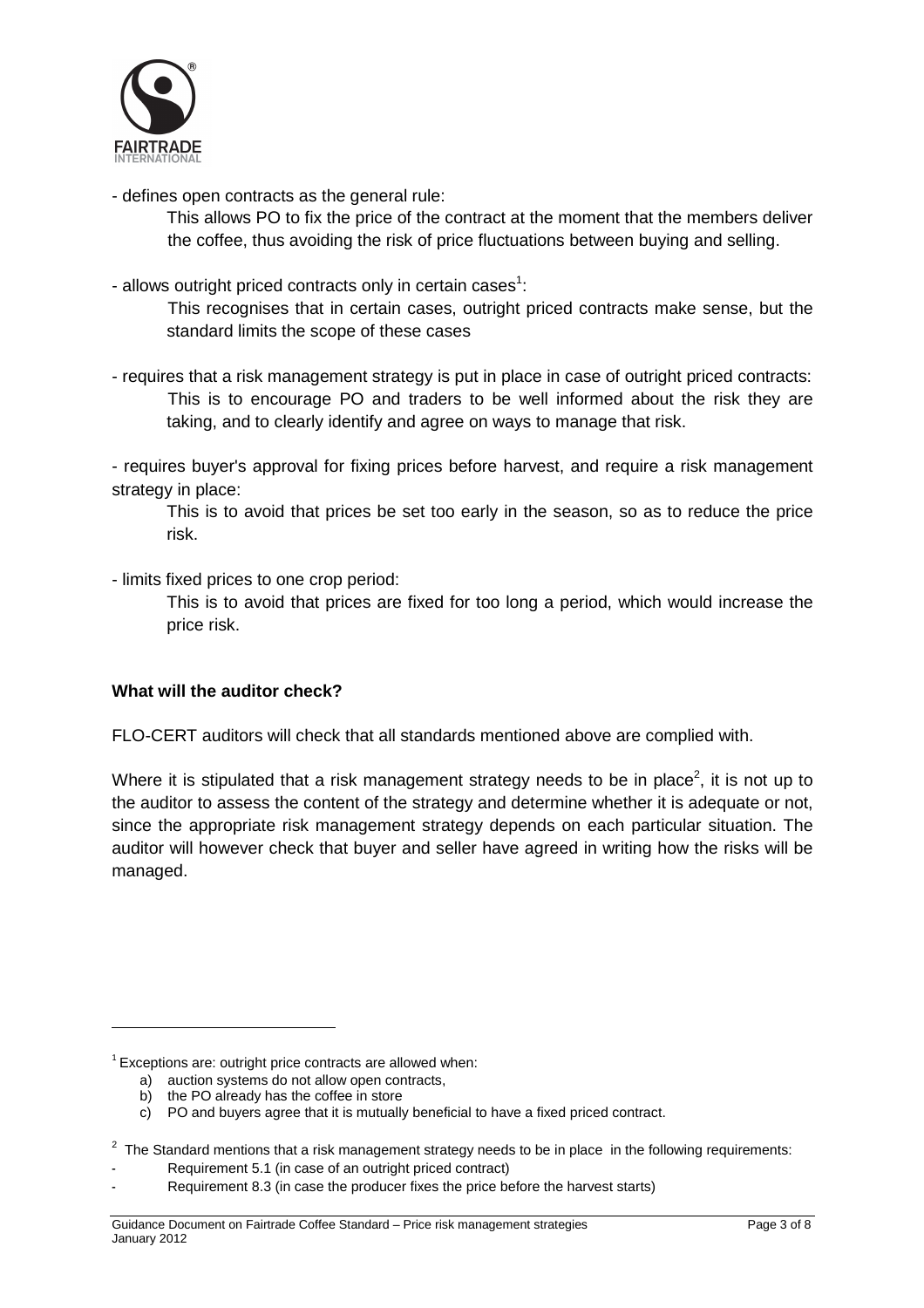

## **What does a price risk management strategy look like?**

It is good practice for PO to have proper risk management strategies and tools in place for all their commercial operations. As mentioned above, the standard requires that a risk management strategy be in place at least in certain cases.

The section below provides some guidance on what tools and strategies are likely needed to manage risks, and what a risk management strategy usually includes.

#### **A) Price Risk Management Tools**

In order to have a proper risk management strategy in place the PO needs some basic structures and tools:

- 1. A clear definition as to who takes decisions on sales, price fixing and defining purchase price, and how & when these decisions are made.
- 2. A clear definition of who bears the risks (takes the loss) at different stages of the supply chain/process.
- 3. A policy on sales, price fixing and purchase price that has been endorsed by the board or the AGM and / or a signed agreement with a group of farmers regarding a specific commercial operation or sales contract, where type of coffee, volume, price, delivery and sanctions in case of defaults (incompliance) are laid down.
- 4. A shortfall policy which clearly states the criteria by which contracts will be honoured in the event of coffee shortage Contracts should be fulfilled in a manner that is fair and equitable to all outstanding contracts, giving priority to contracts that are pre-financed and to long established customers. Evidence of the policy and its application must be presented to FLO-CERT on request.
- 5. Clear registers of purchases and sales where the status of each batch or contract is recorded in detail (including price, quantity, quality, producer, order number, etc).
- 6. Regular updates from co-operative members of coffee stocks available/non available to ensure accurate forecasting of stocks.
- 7. Registers and / or regular reports defining the position (short / long) of the PO, both in physical (coffee received and contracted) and in futures (coffee bought and sold, i.e. with a price attached to it).
- 8. Updated registers of costs and margins and tools or regular reports on profit loss forecasts over the full harvest. Market tracking information on NY C prices – via ICE website https://www.theice.com/FuturesUSReportCenter.shtml or LIFFE Robusta prices http://www.liffe-data.com/ and local market prices and NY C differentials (where possible).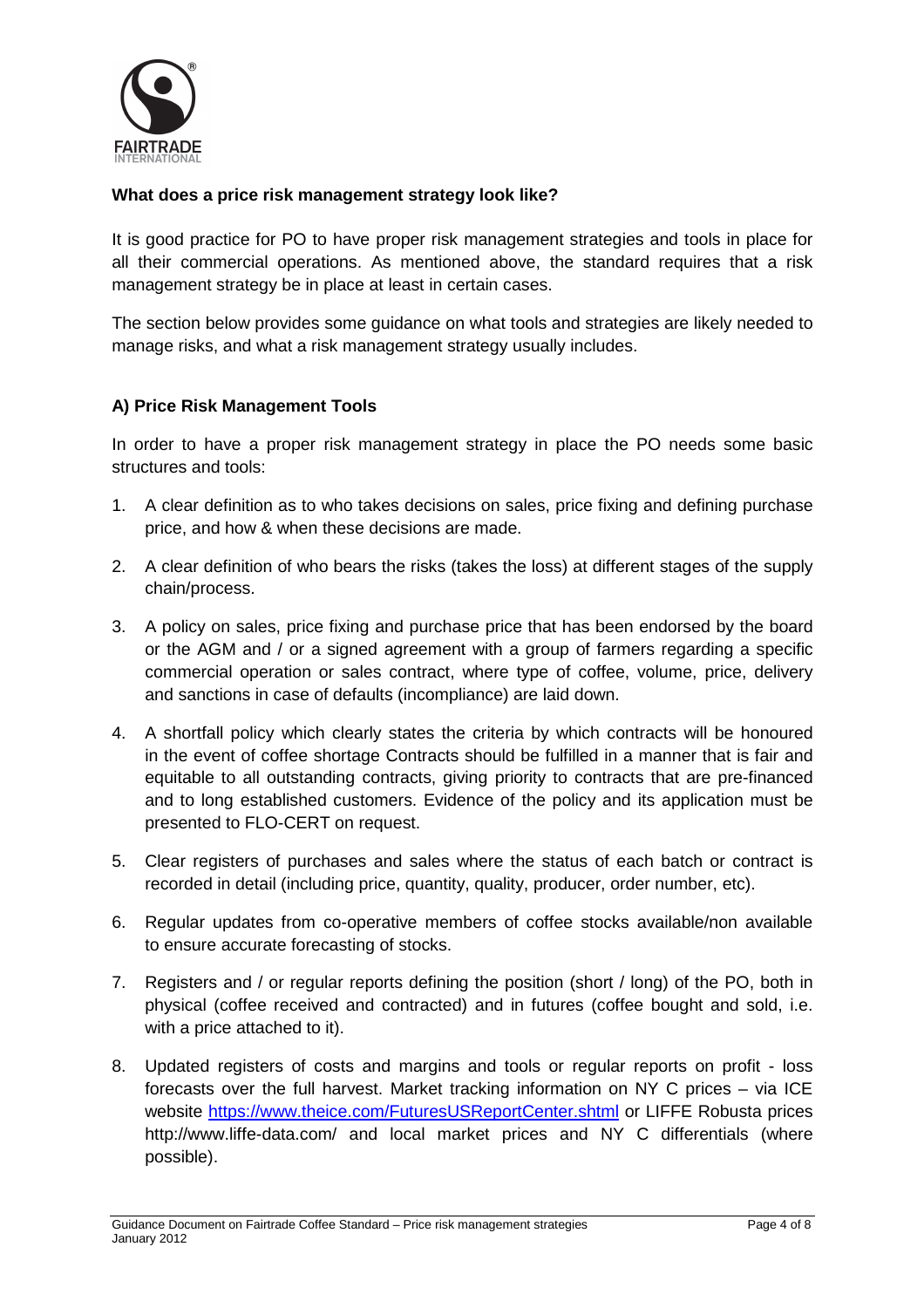

- 9. Monitoring tools for crop yields and crop quality to ensure availability for contractual commitments and in the event of dispute (for example cupping results, and storage of samples (both representative and pre-shipment samples).
- 10. A harvest plan or strategy that takes into account changing market scenarios and permanent monitoring of market trends.
- 11. Clear agreements with buyers on how to manage the price fixing in case the PO takes a position (goes long or short).
- 12. Contracts with the term 'Replace' added to the usual terms and conditions should be considered very carefully before signing as PO may not have sufficient coffee of that grade to replace and failure to deliver at the agreed/specified quality has severe financial penalties in the event of a disagreement over quality. For advice in this regard contact coffeehelp@fairtrade.net.

# **B) Price Risk Management Strategies**

In order to manage Price risk a PO can use a series of strategies:

- 1. Back to back operations, i.e. fixing sales contracts as the coffee is received from the producers and paid by the PO.
- 2. First and second payment. This approach depends on a high level of loyalty from PO members particularly in a speculative market. The PO members bear the risk; the PO deducts the costs and other contributions from the average sales price. The first payment must be substantially below the market price.
- 3. Sales in consignment. The PO members keep the ownership and bear the risk, deciding when to sell the coffee. The PO processes and exports the coffee and fixes the contracts when the producers decide to sell (a kind of deferred back to back operation).
- 4. Firm internal agreements with PO members that they will deliver against a price fixed before the harvest, embedded in a series of measures that limit the risk: long term track record and commitments with members Investments, services, etc.), substantial quality premiums above regular commercial differentials, a large volume that permits averaging prices at a level, a level of income that covers the basic needs of the farmers who sign the contract.
- 5. Hedging the price risk on the futures market through futures contracts and / or options. The risk of the price fluctuation at the time of buying and selling is compensated by operations on the futures market. Very few PO have a futures account to hedge the risk, if not managed properly against physical stocks, managing futures and options can increase the risk. Margin calls for futures contracts may require substantial financial liquidity.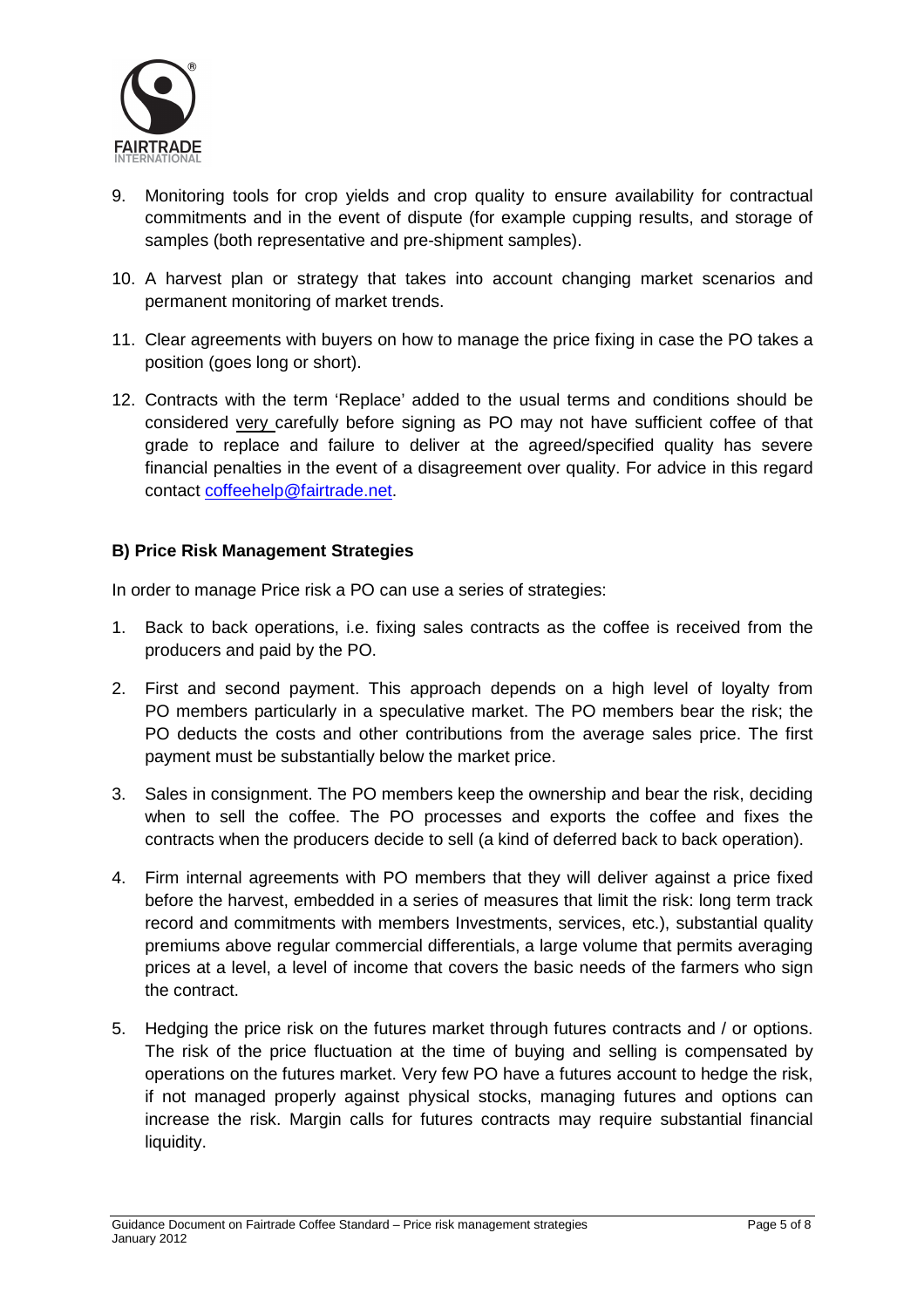

# A strategy based only on a verbal or written agreement between PO and producers regarding pre-harvest fixing of forward contracts will not be considered sufficient price risk management by FLO-CERT.

It is good practice for PO to have proper risk management strategies and tools in place for all their commercial operations. The FLO Coffee standard requires a risk management strategy agreed between buyer and seller in case of an outright priced contract or price fixation before the harvest. It is not up to the auditor to determine whether the strategy complies with the above, which is merely indicative, but to observe that buyer and seller have agreed in writing how the risks will be managed.

# **What is the impact of price risk?**

Being short in physical (the coffee) is common, as PO often sell forward and use the sales contracts as collateral for external finance. Being short on the futures market, i.e. having fixed the contract price before the coffee has been received, is a risk. A default (non compliance) on a contract that has been hedged (the buyer sold a contract on the futures market at the moment that the PO fixed the price of the coffee), means a double risk for the buyer: a commercial risk on the coffee that needs to be substituted and the risk of a price fluctuation on the futures market. The latter can be a substantial risk and both need to be covered by the party that defaulted on the contract.

Example: A contract is fixed at 180 cts/lb, the buyer sells a futures contract. By the time the coffee needs to be shipped, the market is 280. In the case of a default the buyer will not only have to substitute the contract with other coffee (which may be more expensive or may not be available, so the final buyer may charge a penalty for the default), but will also have to buy a futures contract at 280 to roll back his position, at a loss of 100.In case of a default the PO and the buyer have to come to an arrangement: both can agree to roll over the contract to the next season (the price risk and differential risk are for the account of the PO) or they can agree upon a "wash out" of the contract (the PO pays the cost of the substitution, a possible penalty and the cost of rolling back the position at the futures market in case the contract has been fixed and hedged; the latter can also produce a positive balance).

# **How to mitigate impact?**

The standard stipulates that a PO must inform the buyer 2 months before shipment date about a possible default, when it can reasonably know whether the coffee will be available or not. This gives the buyer the opportunity to look for an alternative and propose a settlement of the default with the PO that will limit the damage for both.

In general it is recommended to communicate and resolve these issues as soon as possible, as solutions are more difficult to find at the end of the harvest and rolling it over into the next harvest may increase the financial risk to both parties. In case the contract has been pre-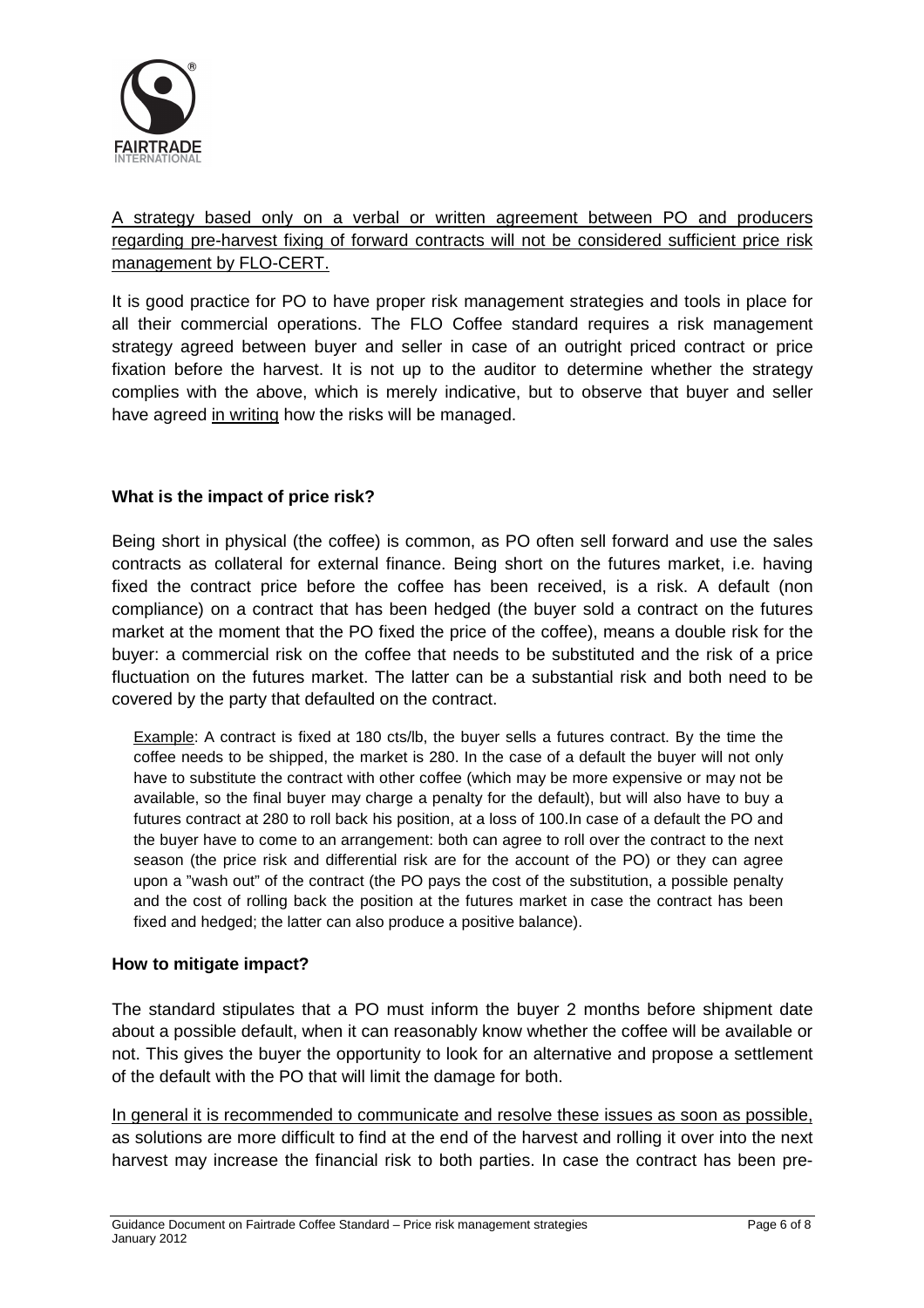

financed by a separate lender the latter needs to be involved in the settlement of the default to arrange repayment of the loan.

## **What to do in case of defaults?**

In the minority of cases, where defaults have already occurred, Fairtrade International will apply special measures to help resolve these contracts. Default operators will thus be required to supply additional information on Fairtrade contracts and the contracting process to FLO-CERT. Failure to comply with such requests may result in suspension.

Special Measures for default operators, include:

**1)** Producers must engage with traders to try and resolve FT default contracts before signing new FT contracts in the following season. They can do this independently or via FLO mediation but they must demonstrate they are actively seeking resolution of outstanding contracts.

If default operators can not demonstrate they are actively seeking contract resolution then FLO-CERT will apply the following:

**2) a)** If a Pre-financed contract is defaulted, future delivery must be fulfilled at the earliest opportunity. Pre-financed contracts take priority over any other new contracts.

 **b)** Default operators under special measures are required to supply a list/record of Fairtrade coffee contracts to FLO-CERT for monitoring purposes.

 **c)** Default operators may request the assistance of the Fairtrade International to help resolve contract issues via coffeehelp@fairtrade.net. However FLO mediation does not replace formal arbitration via the standard coffee industry bodies ie: Green Coffee Association contract or European Contract for Coffee, in the event that contracts are not resolved.

 **d)** We encourage any operator who has experienced a default to contact the FLO Coffee Help Desk (coffeehelp@fairtrade.net) for advice within 60 days of nondeliver date to assure best support.

Thereafter the service may refuse to mediate. The mediation team includes FLO Global Product Management, Legal Advice and external expert coffee advice.